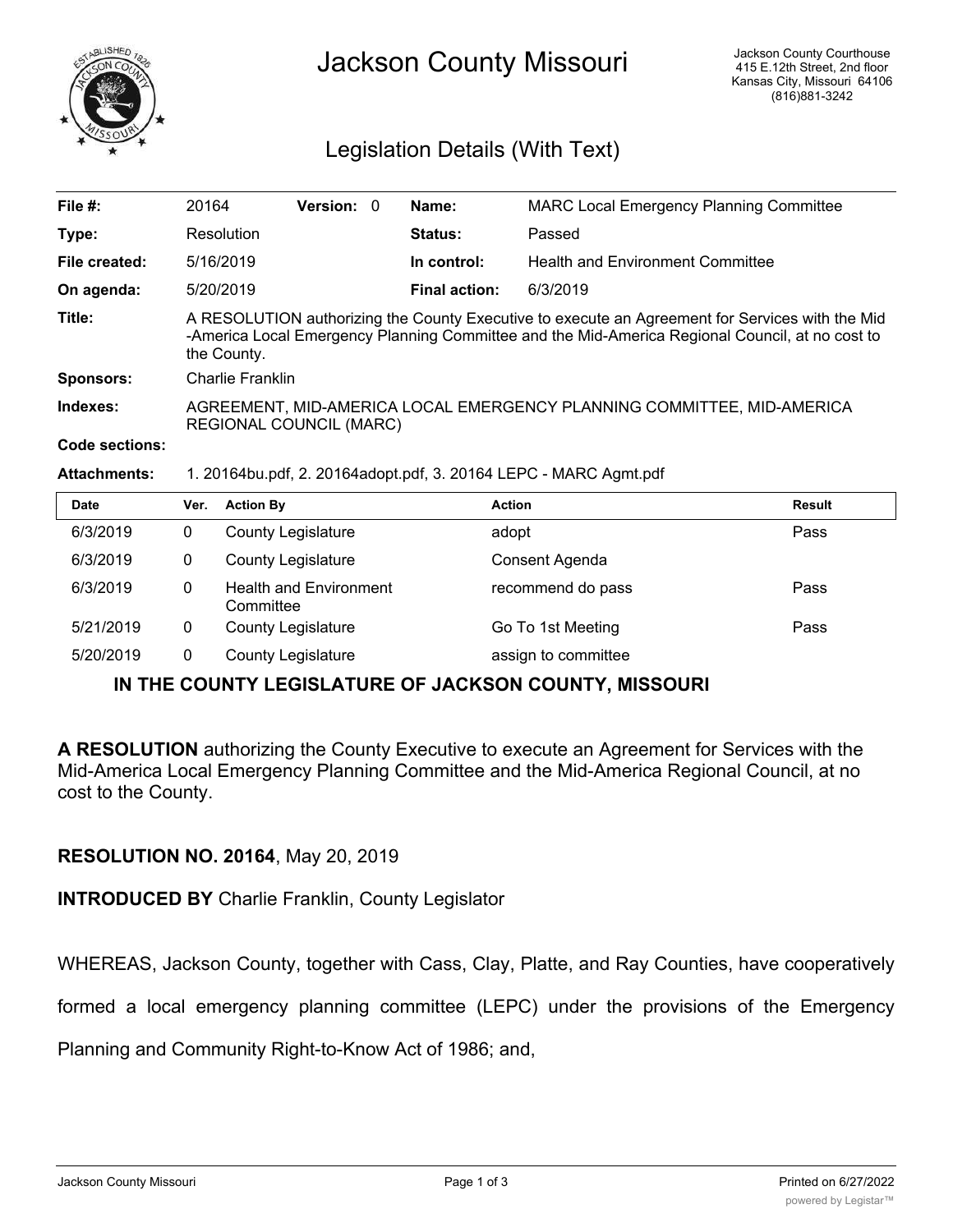WHEREAS, each county receives a grant from the Missouri Emergency Response Commission in accordance with Missouri's Emergency Planning and Community Right-to-Know Act (Sections 292.600 to 292.625, RSMo); and,

WHEREAS, these funds are paid by the State directly to LEPC, to be used for programs which support the LEPC's hazardous materials planning and training and related activities; and,

WHEREAS, each of the five counties, as a member of the LEPC, has entered into an agreement with the Mid-America Regional Council (MARC) approving the scope of work by MARC and the LEPC on its behalf; and,

WHEREAS, MARC is a public not-for-profit organization, formed in 1972 by area cities and counties, including the counties that have formed the LEPC, to address issues and problems of mutual concern; and,

WHEREAS, MARC can provide administrative and technical assistance to carry out the scope of work developed for the aforementioned grants; and,

WHEREAS, the attached Agreement for Services adequately sets out the rights and obligations of LEPC and MARC in this regard; now therefore,

BE IT RESOLVED by the County Legislature of Jackson County, Missouri, that the attached Agreement for Services with the Mid-America Local Emergency Planning Committee and the Mid-America Regional Council be and hereby is approved; and,